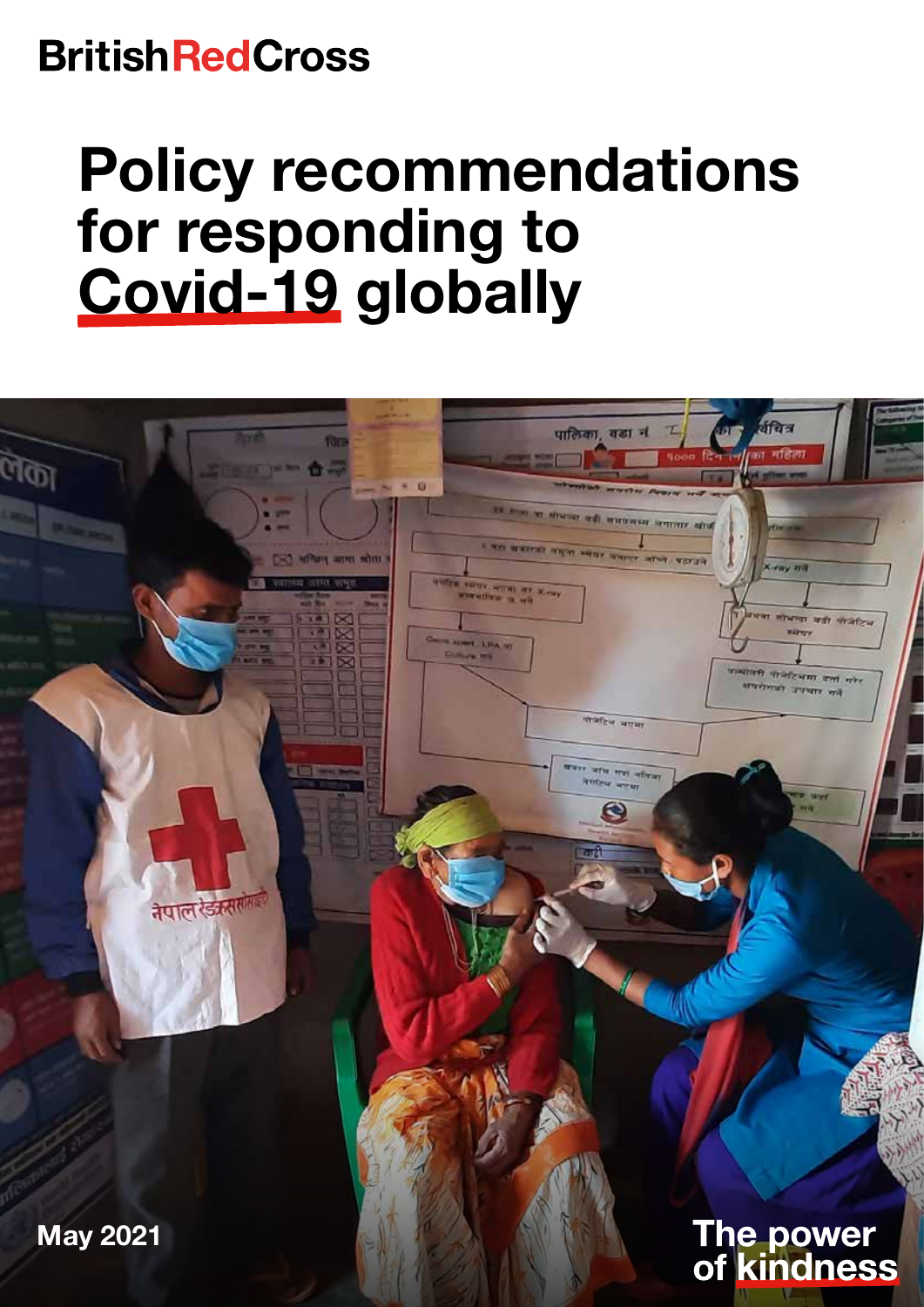| <b>Introduction</b>                            | 3  |
|------------------------------------------------|----|
| <b>Principled Covid-19 response</b>            | 4  |
| <b>Health and Vaccines</b>                     | 6  |
| <b>Migration and Displacement</b>              | 8  |
| <b>Food Security and Livelihoods</b>           | 10 |
| Climate change                                 | 12 |
| Localisation                                   | 14 |
| <b>Cash and Voucher Assistance</b>             | 16 |
| <b>Community Engagement and Accountability</b> | 18 |
| Sexual and gender-based violence               | 20 |
| <b>Trafficking</b>                             | 22 |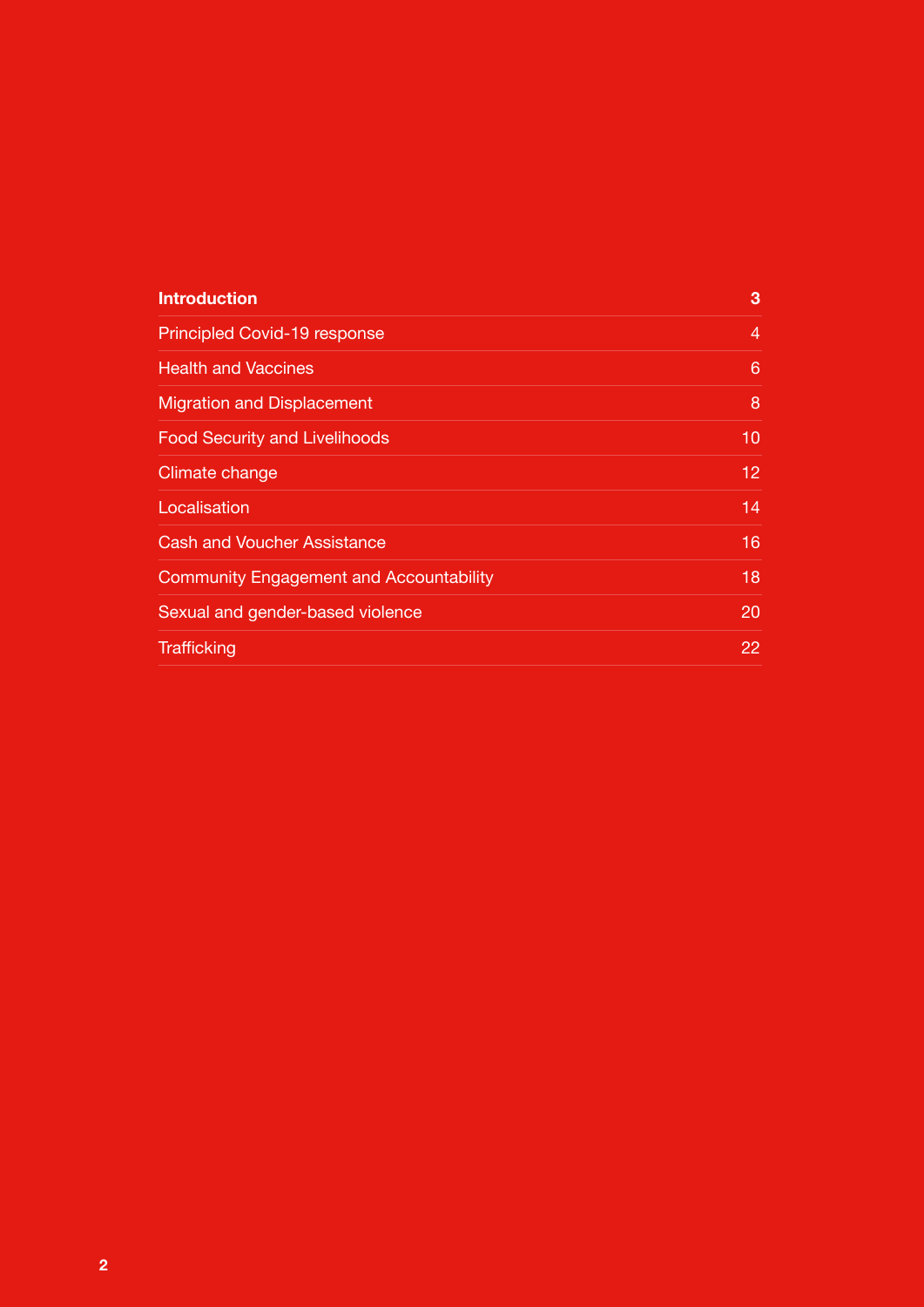# **Introduction**

British Red Cross is part of the world's largest, independent humanitarian network, the Red Cross and Red Crescent Movement (the Movement) comprised of the International Committee of the Red Cross (ICRC), International Federation of Red Cross and Red Crescent Societies (IFRC), and 192 National Societies. Commitment to the Fundamental Principles of humanity, impartiality, neutrality, independence, voluntary service, unity, and universality are core to our approach.

British Red Cross is a neutral auxiliary to the UK Government in the humanitarian field and works closely with government departments, including the Foreign, Commonwealth and Development Office (FCDO), to provide life-saving humanitarian assistance as well as expert advisory support on core humanitarian themes.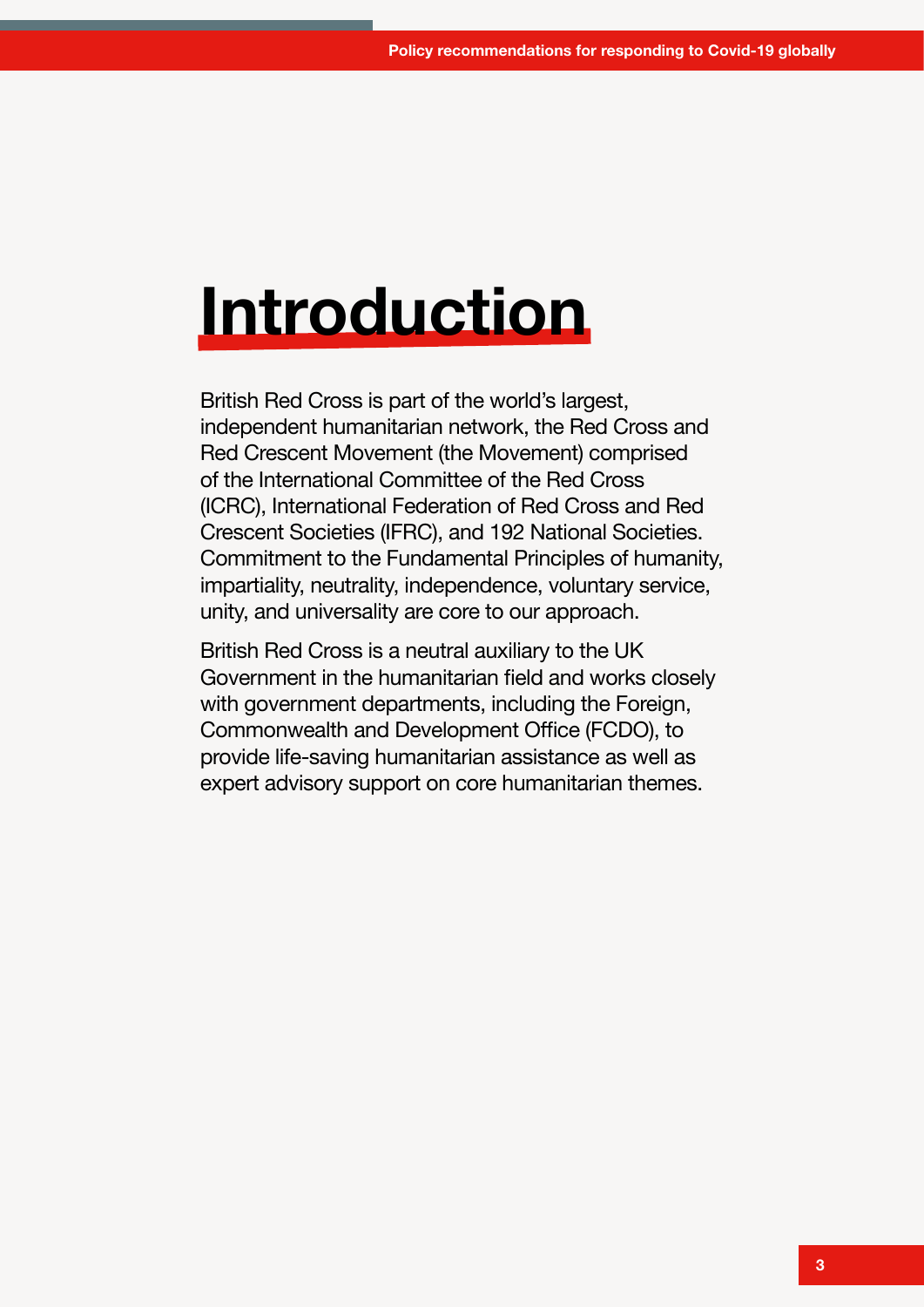## **Principled Covid-19 response**

Over a year after the World Health Organisation declared Covid-19 a global pandemic, the virus continues to spread around the world, with more than 150 million confirmed cases and three million deaths across nearly 200 countries, as of early May 2021.1

Covid-19 has led to massive disruptions to the global economy that are and will continue to cause long-lasting socio-economic effects on populations globally, with direct impacts on people's lives and livelihoods. The shocks and stresses of the global recession, alongside rising conflict and insecurity, weakened health systems and the increasing food insecurity and risk of famines around the world, have exacerbated existing vulnerabilities, disproportionately affecting the poorest and most marginalised groups and countries facing humanitarian crisis.

Globally, the Movement has helped one in thirty people on the planet during the pandemic. British Red Cross is supporting its National Society partners to respond to emerging needs on the ground through their vast communitybased volunteer networks. With vaccination campaigns being a major global effort in 2021 and beyond, there is hope that an end to the acute phase of the pandemic is within reach. British Red Cross is willing and eager to support the Movement in making an effective contribution to this, supporting National Societies in their domestic efforts where appropriate and providing funding to revised Movement appeals to facilitate such efforts where possible.

In the face of the Covid-19 crisis, we believe the new FCDO should continue to lead by example, through policy, programmes and diplomacy and aim to improve the humanitarian system. International humanitarian law, and support for impartial humanitarian action, must remain a cornerstone of the UK's international relations and response to crises.

We will work with Government to preserve the scale and quality of funding most effective in tackling protracted crises, instability and climate shocks. This includes promoting predictable and flexible core funding for local actors, investing in preparedness to build future resilience, and championing early-action financing models that respond to climate risk based on forecasts, thereby mitigating the worst effects of crises through anticipatory action.

As the British Red Cross Humanitarian Policy team, over the past year we have been providing analysis on humanitarian contexts and themes, taking into account the Covid-19 outbreak and its long-term effects on the most vulnerable. We have identified areas where we see a clear role for UK and humanitarian sector leadership in response to these global challenges, which we have collected in this briefing paper. These include principled humanitarian action; health and vaccines; migration and displacement; food security; climate change; sexual and gender-based violence and trafficking, among others.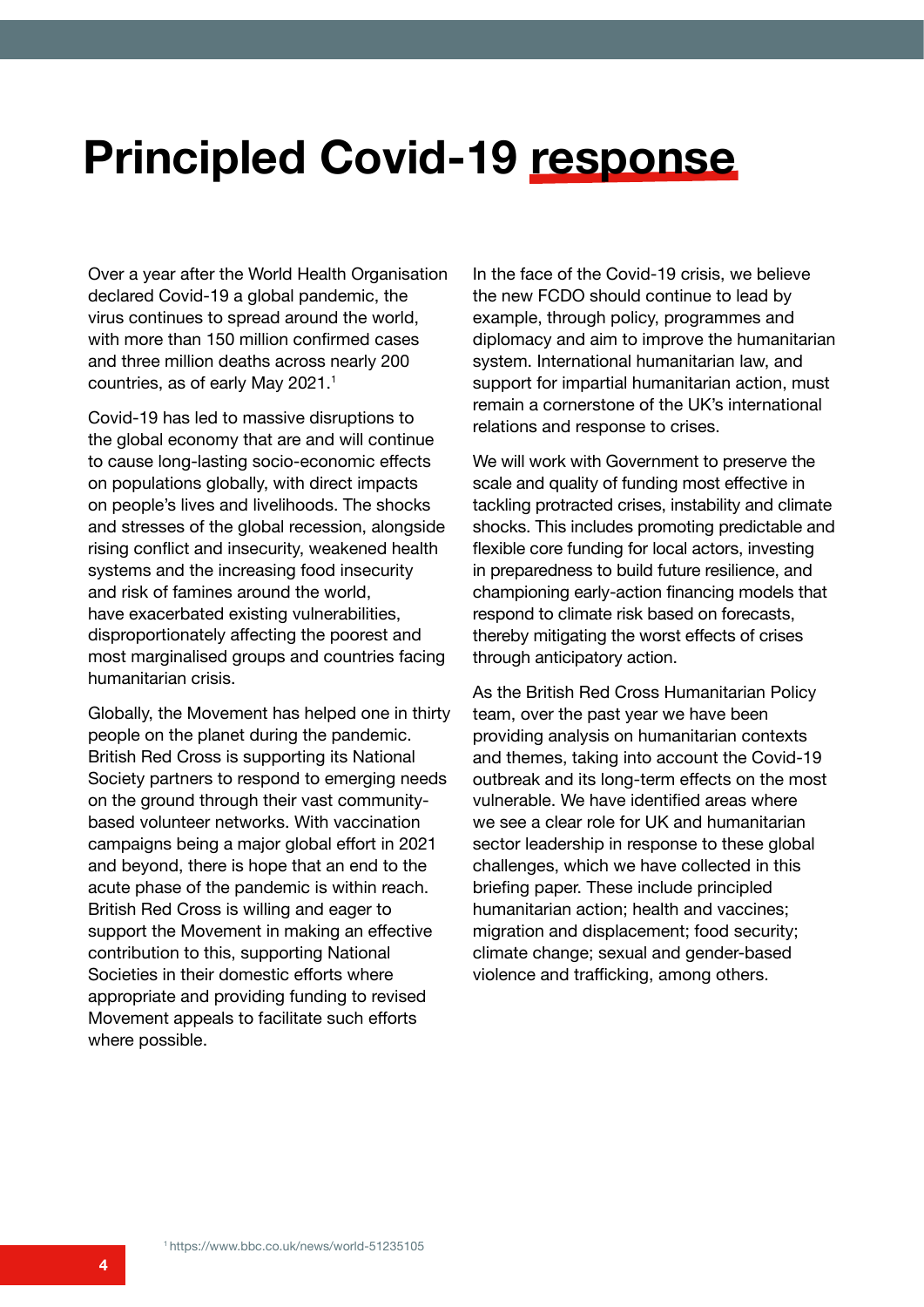- **1. The UK should maintain global leadership in delivering principled humanitarian action in responding to the Covid-19 pandemic and scale up humanitarian support** to countries that need additional financial, technical, and/or operational resources to prevent further infections and assist healthcare systems to cope with new requirements.
- **2. The UK and humanitarian actors should maintain and adapt existing humanitarian programming in line with evolving needs** to ensure that lifesaving humanitarian assistance can be maintained and mainstreamed alongside Covid-19 response activities.
- **3. The UK and humanitarian actors should leave no-one behind.** Impartial assistance should be provided to individuals, groups and communities on the basis of needs alone, prioritising the most vulnerable first. These groups should include:
	- **-** Women and girls
	- **-** Migrants, refugees and other displaced persons
	- **-** Unaccompanied and separated children
	- **-** People living with disabilities
	- **-** The elderly
	- **-** Survivors of trafficking
	- **-** Lesbian, gay, bisexual, transgender and intersex (LGBTI) people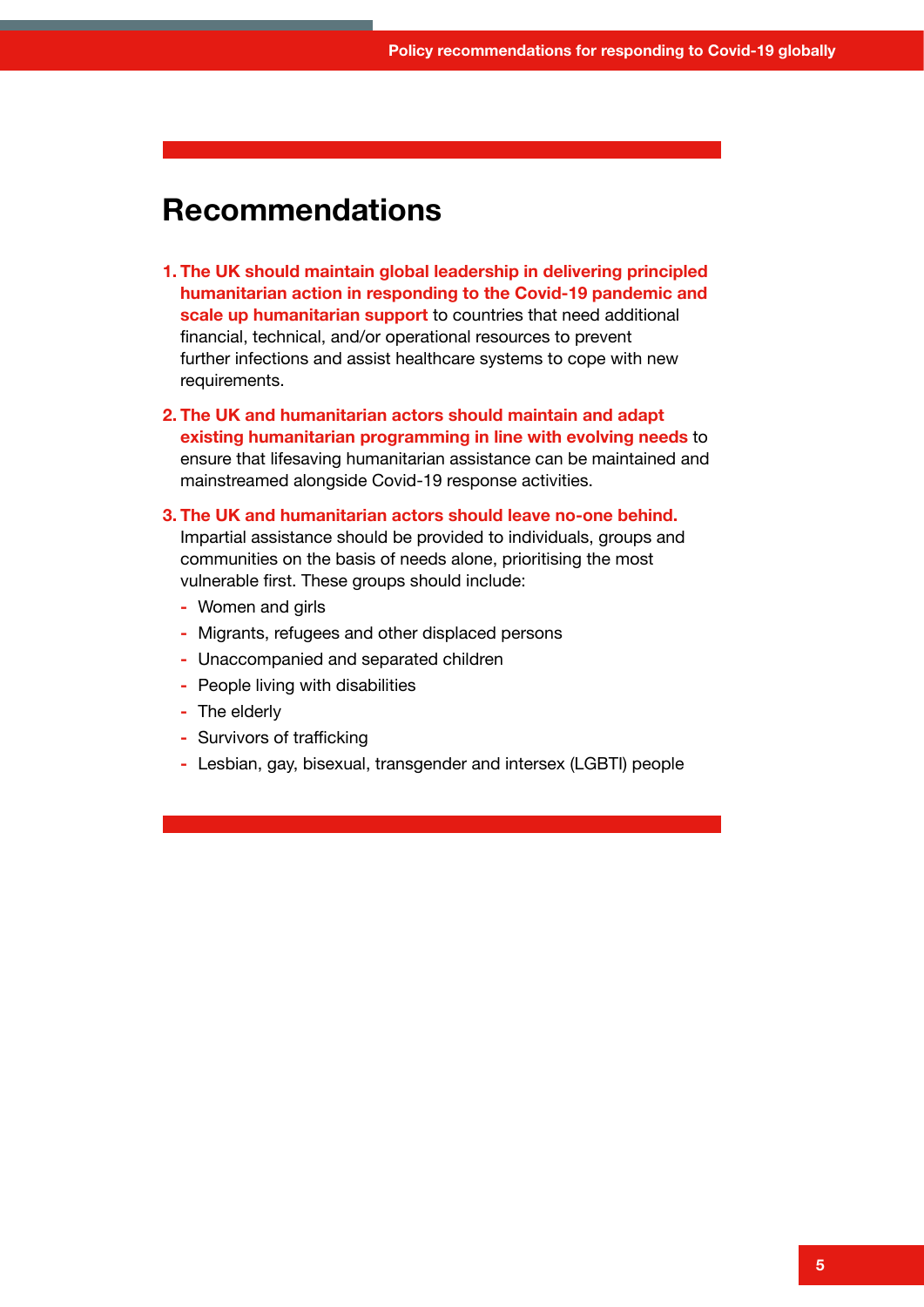## **Health and vaccines**

Covid-19 vaccination campaigns are and will be a major global effort in 2021 and beyond. Vaccines must be distributed in an equitable manner, prioritising vulnerable and high-risk groups, healthcare workers and frontline responders.

The UK mobilisation of \$1 billion for the coronavirus COVAX Advance Market Commitment (AMC) through match funding global donors, combined with the £548 million of UK aid pledged, is an essential investment that will help stop the spread of the virus, prevent future waves and build back better globally by helping distribute one billion doses of coronavirus vaccines to 92 developing countries this year. $2$ 

However, a vaccine by itself is not enough. The pandemic has exposed deeply engrained health and social inequities along with a rise in vaccine hesitancy, strengthened by a decreased perception of risk. Engaging communities, building trust and reaching the most vulnerable to ensure access to accurate information are all essential to ensure vaccine uptake.

The Movement is in a unique position to address the needs of the most vulnerable communities through a variety of strategies that are adaptable to local contexts, capacities and needs. This includes social mobilisation and community engagement and accountability, advocacy and operational support to the state through the auxiliary role of National Societies, and support to health services. Most National Societies are or will be engaged in health promotion to tackle misinformation and vaccine hesitancy and build trust among communities, as well as in tending vaccination centres and supporting with vaccine administration.

British Red Cross supports the current IFRC Five Pillars approach to prepare for and introduce Covid-19 vaccines<sup>3</sup>, with emphasis on the first three pillars of Advocacy, developing Trust and assisting Health services in distributing Covid-19 vaccines.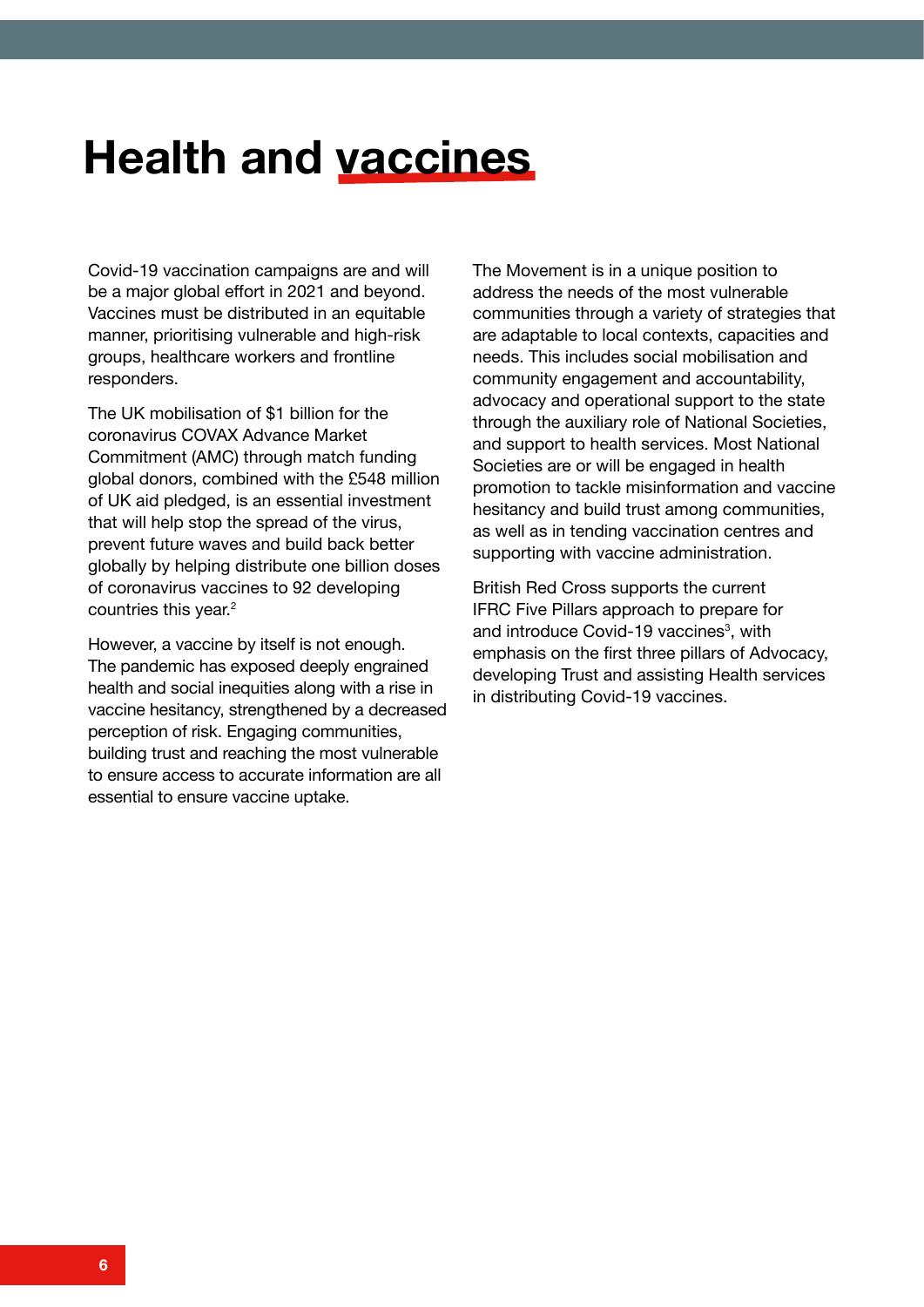- **4. The UK should promote fair and equitable access to the Covid-19 vaccine that prioritises health care workers, front line responders and other high-risk groups**, including through adequate funding and facilitating local partnership work.
- **5. The UK and other States should ensure vulnerable populations are included in national vaccination plans and have equal access to Covid-19 vaccines**, including migrants, refugees and other displaced populations (irrespective of status), people living in urban slums, remote rural areas and people affected by conflict, violence and disasters.
- **6. The UK and other States should engage communities and provide accurate information to build community trust and acceptance of** Covid-19 vaccination programmes as well as ensure the safety of health personnel.
- **7. The UK and other States should maintain and strengthen routine vaccination for other diseases** through existing primary healthcare services and campaigns, with special focus on zero dose and under immunised communities.
- **8. The UK should also maintain, or increase, funding for other essential health services**, such as sexual and reproductive health, and maternal and child health – and continue or establish community health programmes to address Covid-19 impacts on local health systems.
- **9. The UK and humanitarian actors should continue health promotion activities**, including dissemination of PPE, disinfectants and hygiene kits; health awareness seminars on Covid-19, as well as psychosocial support for service users, staff and volunteers.

<sup>2</sup> https://www.gov.uk/government/news/uk-raises-1bn-so-vulnerable-countries-can-get-vaccine#:~:text=The%20UK%20has%20 helped%20to,92%20developing%20countries%20this%20year

<sup>3</sup> https://preparecenter.org/resource/ifrcs-five-pillars-to-prepare-for-and-introduce-covid-19-vaccines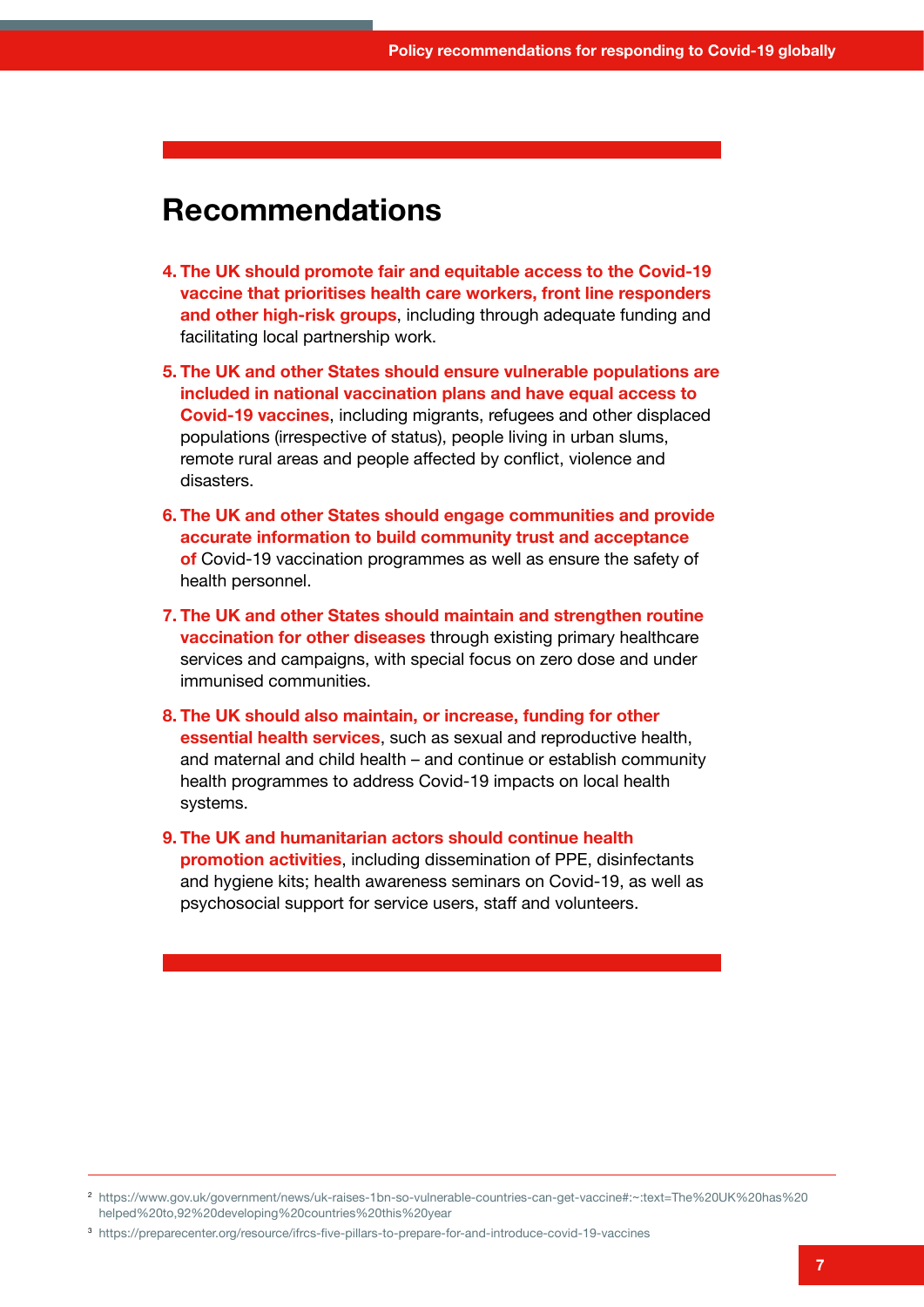## **Migration and displacement**

Migration and displacement has emerged as one of the defining global challenges of the 21st century. Movements of people take various forms, including journeys crossing multiple borders, migration and displacement to neighbouring countries, or internally, within the borders of the same country. In 2019 it was estimated that 272 million people were counted as international migrants, including 28.5 million refugees and asylum-seekers $4$  with protracted conflict and climate change being the main drivers of displacement.

Covid-19 has added significant burden to the humanitarian challenges experienced by people on the move. These include a lack of or limited access to healthcare and hygiene facilities, crowded living conditions, a lack of access to information on rights and risks and other protection risks, including exploitation and abuse. In some countries, migrants have been unable to access Covid-19 testing or treatment because they do not have a national identity or social security number, which is also likely to affect access to Covid-19 vaccinations.5 Movement restrictions and border closures hinder people's ability to flee violence internally or across borders, potentially undermining the right to seek asylum.

International cooperation is needed on migration and cross-border issues, as we've seen with Covid-19 and the impact of border closures. The UK has a vital humanitarian role to play in supporting people at all stages of their journey. We share the Government's aspiration for a "Global Britain as a force for good" and believe the UK can continue its leadership role by shaping policy at an international level. The UK can continue to be a champion for the Global Compact for Safe, Orderly and Regular Migration and the Global Compact on Refugees and ensuring that these commitments are delivered. The UK can lead by example through its own programming, ensuring that people on the move have their basic needs met, their fundamental rights protected, and they are treated with dignity, humanity, and respect.

<sup>3</sup> https://www.un.org/development/desa/en/news/population/international-migrant-stock-2019.html

<sup>4</sup> Red Cross Red Crescent Global Migration Lab (2021), Locked down and left out? – Why access to basic services for migrants is critical to our Covid-19 response and recovery, https://www.redcross.org.au/getmedia/3c066b6d-a71f-46b8-af16-2342ff304291/EN-RCRC-Global-Migration-Lab-Locked-down-left-out-COVID19.pdf.aspx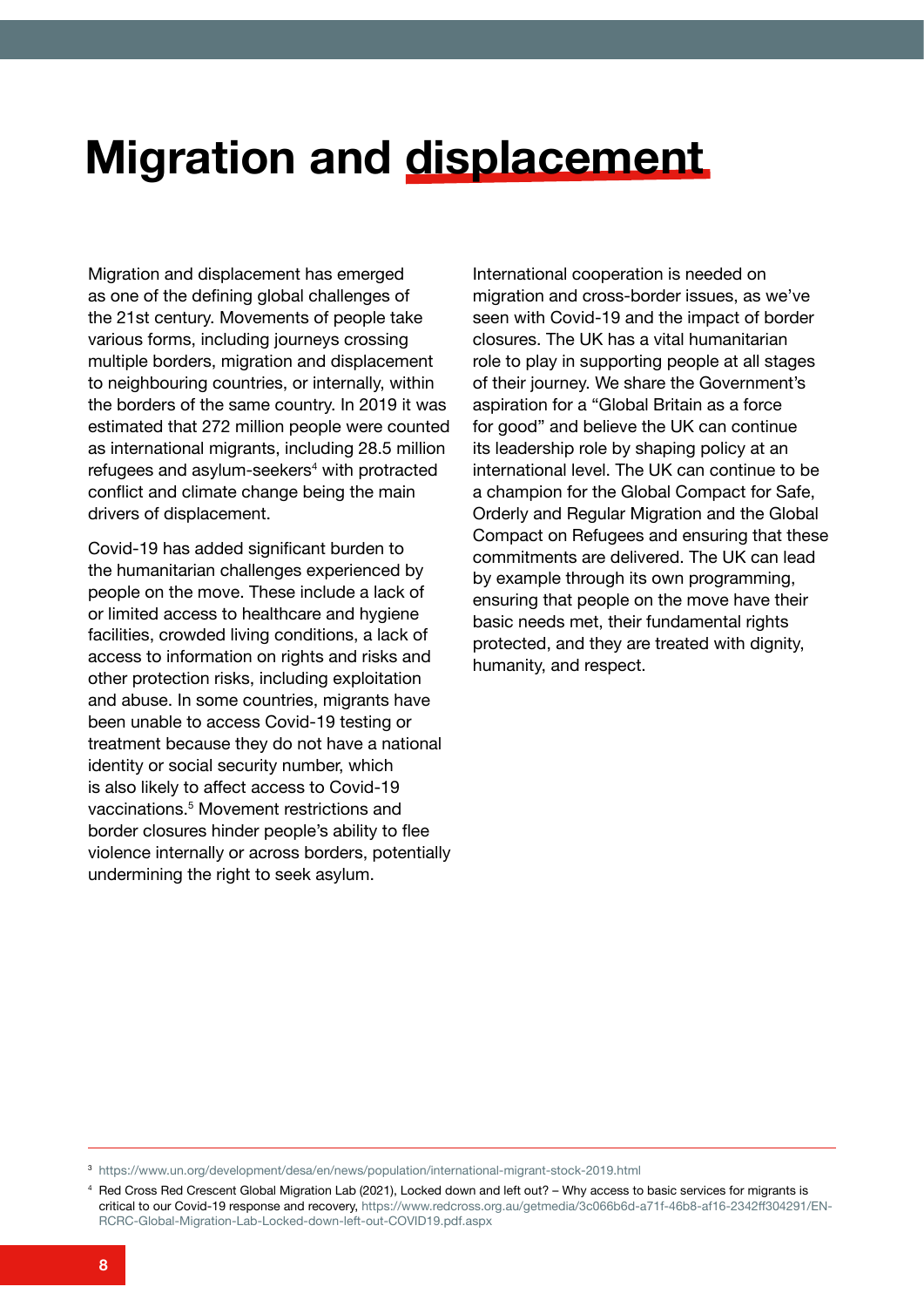- **10. The UK and other governments should ensure targeted and appropriate support is available for people on the move, to ensure that their distinct needs and vulnerabilities are taken into account.**
	- **a.** All migrants should be included in national and local Covid-19 responses that guarantee access to essential services, including healthcare, housing, food, water and sanitation, psychosocial support, education and social security, regardless of their legal status.
	- **b.** All migrants, irrespective of status, should be included in vaccination plans and have equal access to Covid-19 vaccines
	- **c.** All migrants should have access to accurate information on Covid-19 in a language they understand. This includes prevention measures, when and where to access testing, treatment and relevant support.
- **11. The UK should promote, support and fund measures and activities to ensure protection and medical assistance for asylum seekers and refugees without discrimination, during this public health emergency, including:**
	- **a.** Free access to health services
	- **b.** Improved sanitation and hygiene conditions and access to health care in reception centres and camps
	- **c.** Access to social protection, including cash and livelihoods support
	- **d.** Secure accommodation
- **12. The UK should ensure immigration detention remains a measure of last resort and evacuate places of detention given Covid-19.**
- **13. The UK should preserve family unity and prevent migrants from going missing** including during management of border crossings, medical evacuations, and application of quarantine and other measures implemented in response to the outbreak of Covid-19.
- **14. The UK should urgently implement safe and legal pathways for people in need of protection including through resuming resettlement programmes and increasing pledges, issuing humanitarian visas and facilitating family reunification procedures.**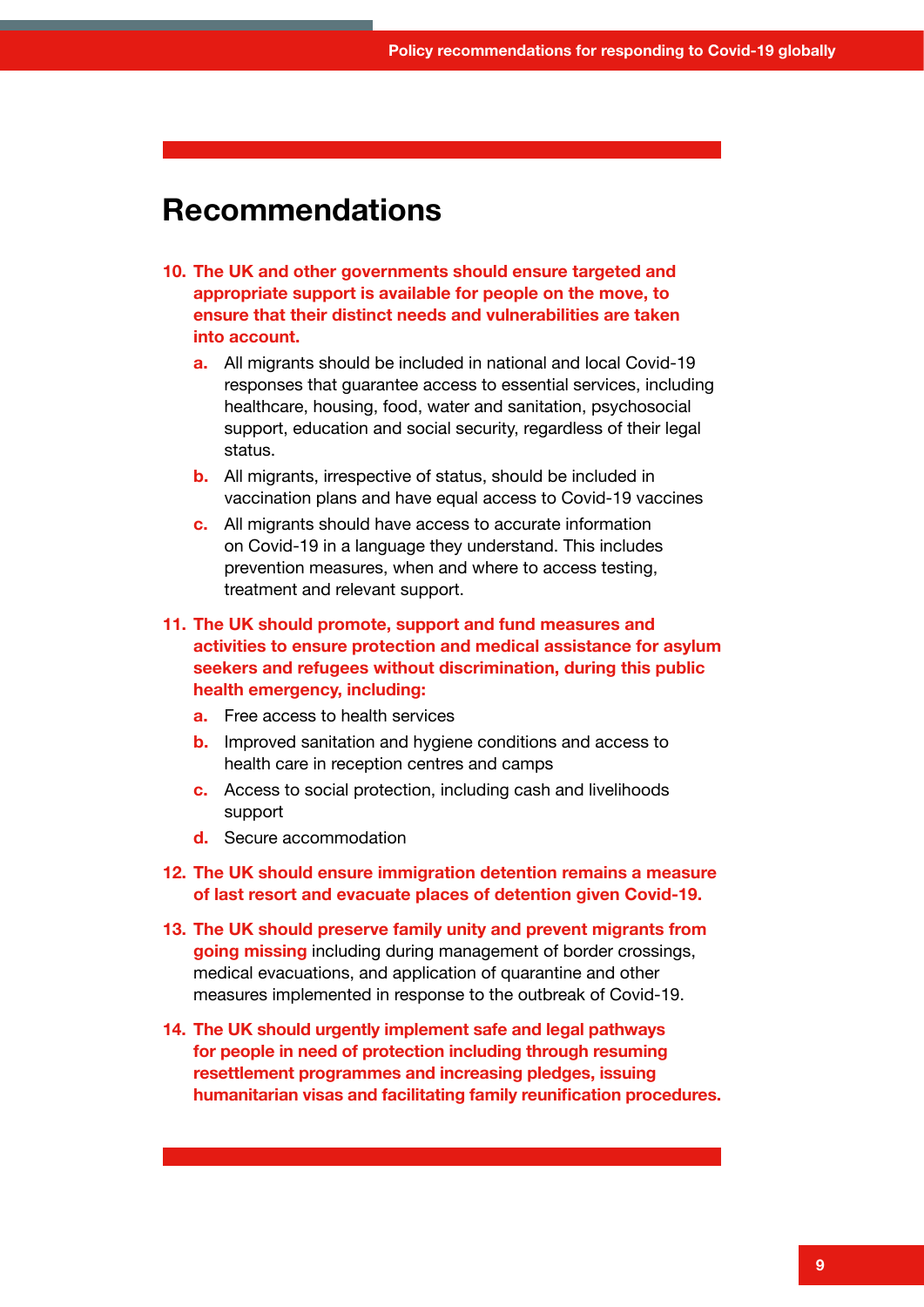## **Food security and livelihoods**

Food insecurity is a feature of chronic vulnerability driven by multiple, interrelated factors, including: protracted conflict, extreme weather events, weak governance, a lack of social safety nets, dependence on climaterelated livelihoods, economic and market instability, and cultural norms that perpetuate inequality, among others.

The Covid-19 pandemic highlighted the need to invest in epidemic preparedness, communitybased surveillance, and the importance of resilient local health systems. The primary and secondary impacts of Covid-19 serve to exacerbate existing hunger crises, particularly in fragile or conflict affected contexts. Addressing hunger crises and famine prevention requires a combination of rapid emergency humanitarian response, anticipatory action, and longer-term interventions, working directly with crisisaffected communities to help build resilience and to mitigate future shocks.

British Red Cross welcomes the FCDO pledge to use diplomacy and aid expertise to build a stronger international consensus to fight back against the impacts of Covid-19, conflict and climate change and the appointment of Nick Dyer as the UK's first Special Envoy for Famine Prevention and Humanitarian Affairs. The international community will welcome the UK's leadership and convening power to address these most pressing humanitarian challenges of our time, including utilising the UK Presidency of the G7 at the 2021 G7 Summit.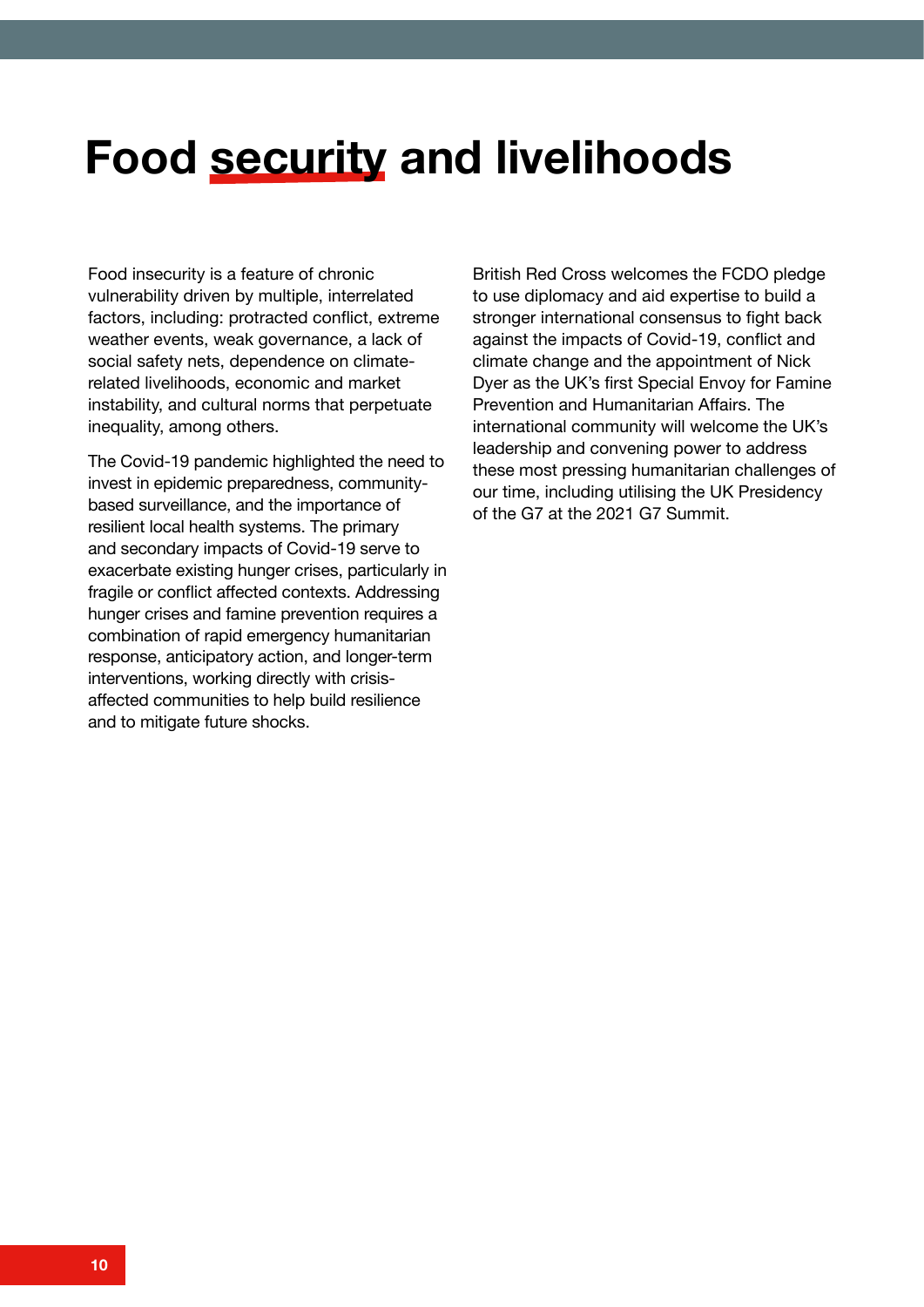- **15. The UK and humanitarian actors should champion coordinated and multisectoral approaches to the Covid-19 response, which** consider the intersection of multiple crises in humanitarian settings that exacerbate food insecurity, including climate change and protracted conflict.
- **16. The UK and humanitarian actors should consider the impact of food insecurity and linked protection needs when developing and financing Covid-19 responses** and invest in building more sustainable and resilient local food production and livelihoods.
- **17. The UK and humanitarian actors should support early action**. They must ensure early warning data is consistent and accessible; that local, national, regional and international decision-makers and humanitarian responders are able to use the data to inform early action protocols; and funding is available to finance the necessary early action.
- **18. The UK and humanitarian actors should scale up cash and voucher assistance** as a delivery mechanism to help restore the economic resilience and livelihoods of the most vulnerable and marginalised communities, with special attention to the needs of women and households at risk of domestic violence and exploitation.
- **19. The UK and humanitarian actors should align humanitarian support to social protection systems** to complement and support other emergency response interventions in the longer-term.
- **20. The UK and humanitarian actors should champion food security responses that are locally-led and as international as necessary** and ensure that local actors, including women-led organisations, are at the centre of decision-making on funding in line with the Grand Bargain Commitments to ensure the resources are targeted at their needs.
- **21. The UK and humanitarian actors should ensure communities experiencing crisis are engaged** in an on-going dialogue and listened to, putting community engagement and accountability at the centre of food security responses.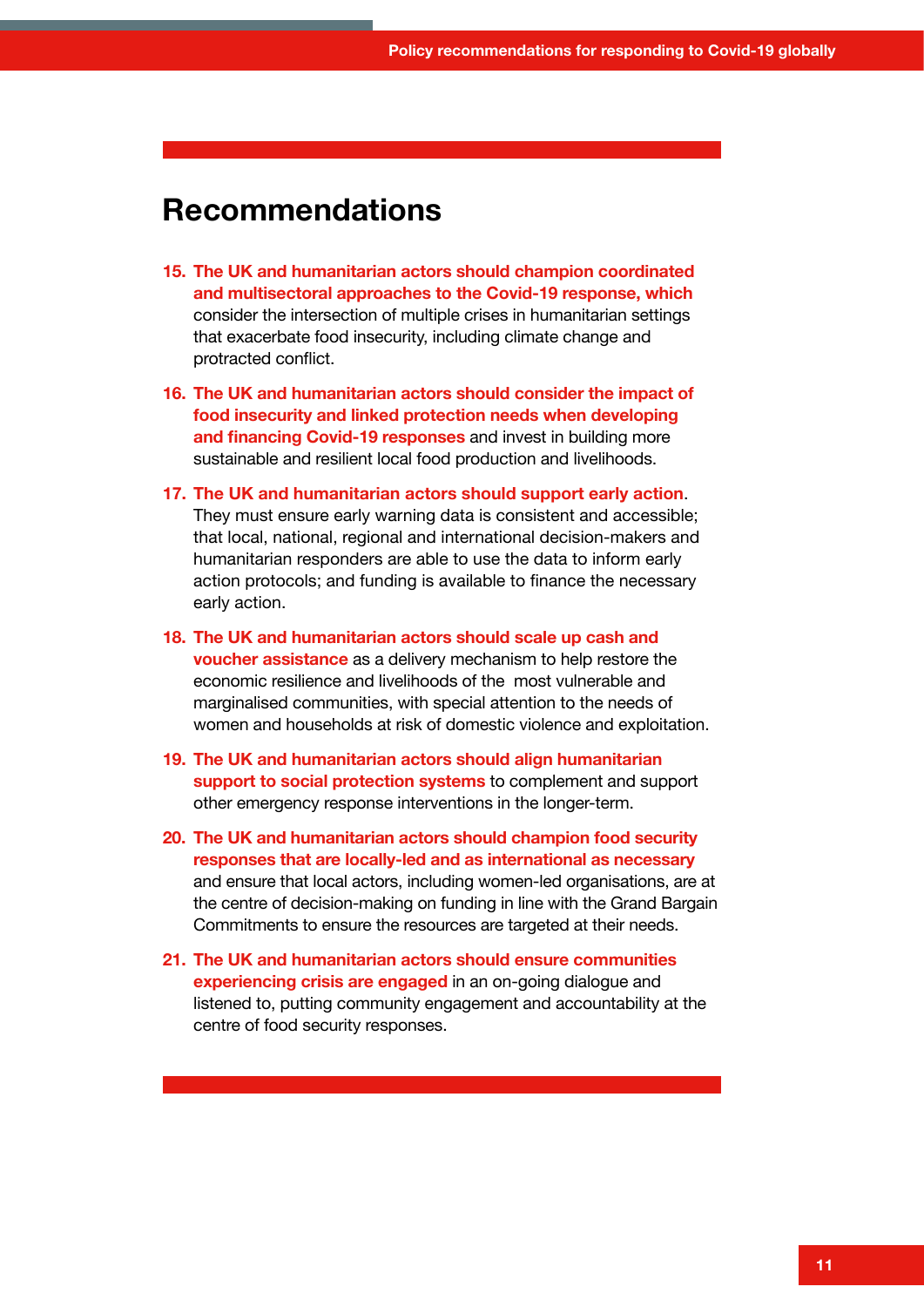## **Climate change**

The climate crisis poses the greatest collective risk we face as a global community, with humanitarian needs expected to grow significantly. More than 90 percent of 'natural' disasters are now regarded as climate-related. Climate change both amplifies existing risks and creates new risks for natural and human systems. These risks are unevenly distributed, affecting vulnerable people disproportionately.

Climate change is not waiting for Covid-19 to be brought under control. Many people are being directly affected by the pandemic and climate-driven disasters, and the world's poorest and most at risk people are being hit first and hardest. Over 100 disasters took place in the first six months of the global pandemic, affecting over 50 million people.<sup>6</sup>

Action to reduce greenhouse gas emissions is critical. However, this action will not prevent the challenges communities are already facing right now. Funding for climate adaptation and

investment in anticipatory action and disaster risk reduction is essential to ensure that the most vulnerable communities are better able to cope and become more resilient to the impacts and effects of climate change and extreme weather events. This means supporting localand national-level humanitarian actors to better prepare for and better manage crises and recover from them more rapidly.

The COP26 UN climate conference will provide a platform for bold UK leadership to address the most critical global challenge of our time. The British Red Cross and FCDO are working closely together in the run-up to COP26. We are committed to continuing this partnership to drive the early action and anticipation agenda and achieve the ambitious targets outlined in the Risk-informed Early Action Partnership (REAP).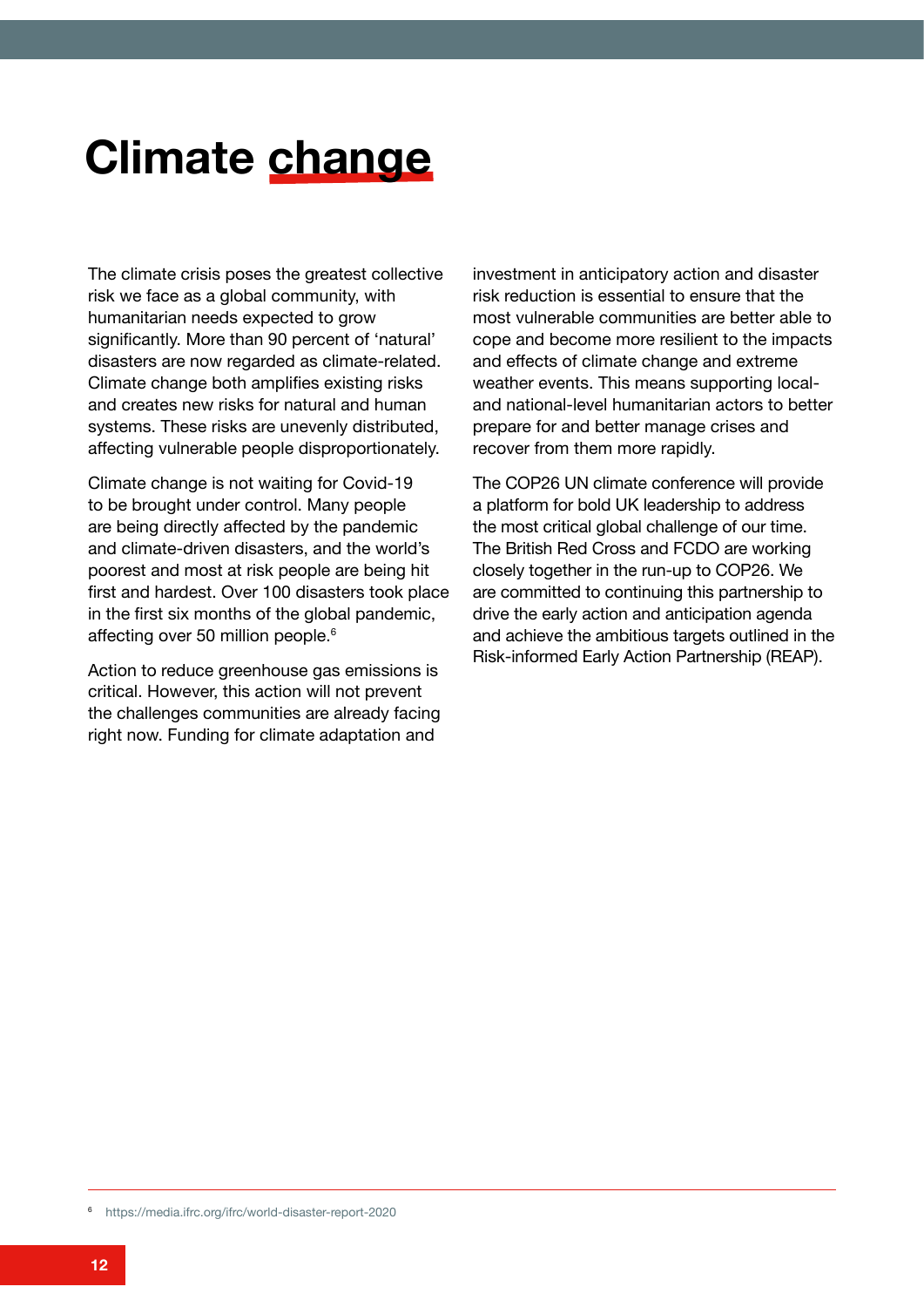- **22.** Addressing Covid-19 and climate change are not mutually exclusive. **The UK and humanitarian actors should consider the humanitarian impacts of climate change when developing and financing responses to Covid-19, prioritising the most vulnerable**.
- **23. The UK's and humanitarian actors' Covid-19 recovery plans must be leveraged to increase the capacity of climate vulnerable countries to manage the impacts of climate change and build resilience**, linking these to commitments that countries make in their Nationally Determined Contributions (NDCs) under the Paris Agreement.
- **24. The UK and humanitarian actors should convert early warning into early action**, ensuring weather observing capacities and early warning data are accessible and that local, national, regional and international decision makers and humanitarian responders are able to use it to inform early action, with funding available to finance the necessary responses.
- **25. The UK and humanitarian actors should ensure humanitarian responses to Covid-19 are green** and use climate-smart approaches to minimise the carbon footprint of emergency responses, including through emergency waste management; sustainable levels of water use; sanitation; energy consumption; and transport and green procurement.

#### **26. The UK should continue to build momentum on climate action amid the Covid-19 pandemic**, by

- **a.** Raising awareness on the risks of climate change and the need to adapt to the current reality of increased humanitarian needs arising from temperature increases and altered weather patterns, leading to migration, displacement and chronic hunger
- **b.** Continuing to invest in adaptation and anticipatory humanitarian action
- **c.** Maintaining diplomatic momentum ahead of COP26 and encourage sustained global solidarity
- **d.** Leading by example with domestic policy making and legislation towards achieving net zero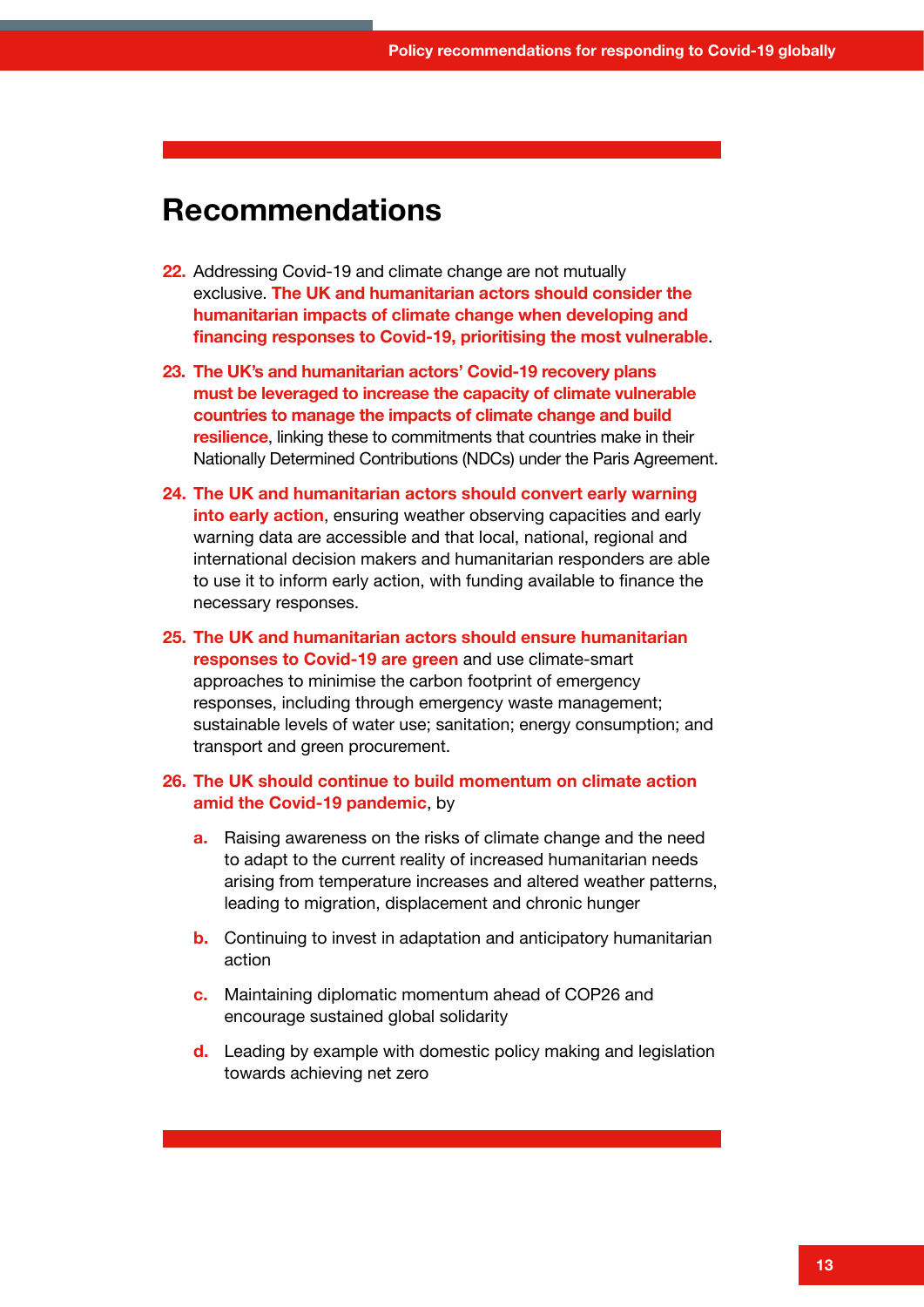## **Localisation**

British Red Cross endorses the Grand Bargain commitment on localisation and promotes humanitarian assistance that is as local as possible and as international as necessary. The Movement has intrinsic capacity to provide this as it is comprised of National Societies, with their local knowledge and ability to mobilise large networks of volunteers who are often the first on the ground responding to a crisis, supported by the global experience, funding and technical capacity from the ICRC, the IFRC, and partner National Societies from around the world.

The role of national and local actors in the Covid-19 response has been and continues to be key, as the rapid evolution and spread of the virus globally has reduced the availability of international personnel. However, much

more needs to be done to support local humanitarian responders and address the challenges they face.

The British Red Cross Humanitarian Policy team have commissioned research to explore locally-led humanitarian action in the Covid-19 response and its intersection with anti-racism and decolonisation. This research, which will be published in the summer of 2021, is highly relevant to the humanitarian sector and wellaligned with British Red Cross' commitments to the Grand Bargain. The findings and recommendations from the research are expected to influence and inform ways of working, policies, funding dynamics and equal partnerships with local actors, and find genuine pathways towards a more equitable future that truly enables locally-led action.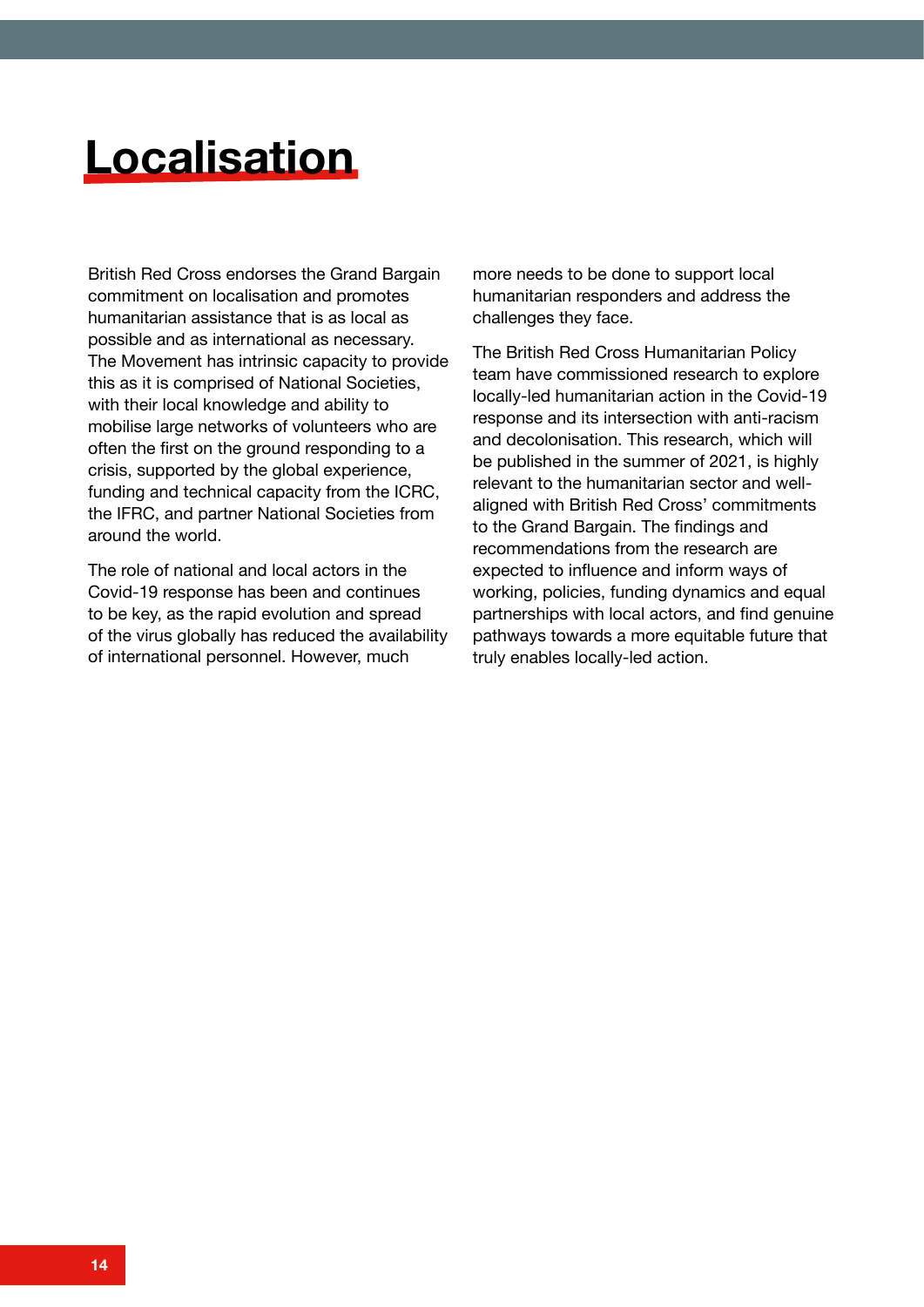**27. The UK and humanitarian actors should ensure Covid-19 responses are as locally-led as possible and put local actors at the centre of decision-making on funding to ensure they can access the resources they need.** This includes flexible funding to core costs and resources to safeguard and protect staff and volunteers, as well as protection of supply chains for the provision of essential items.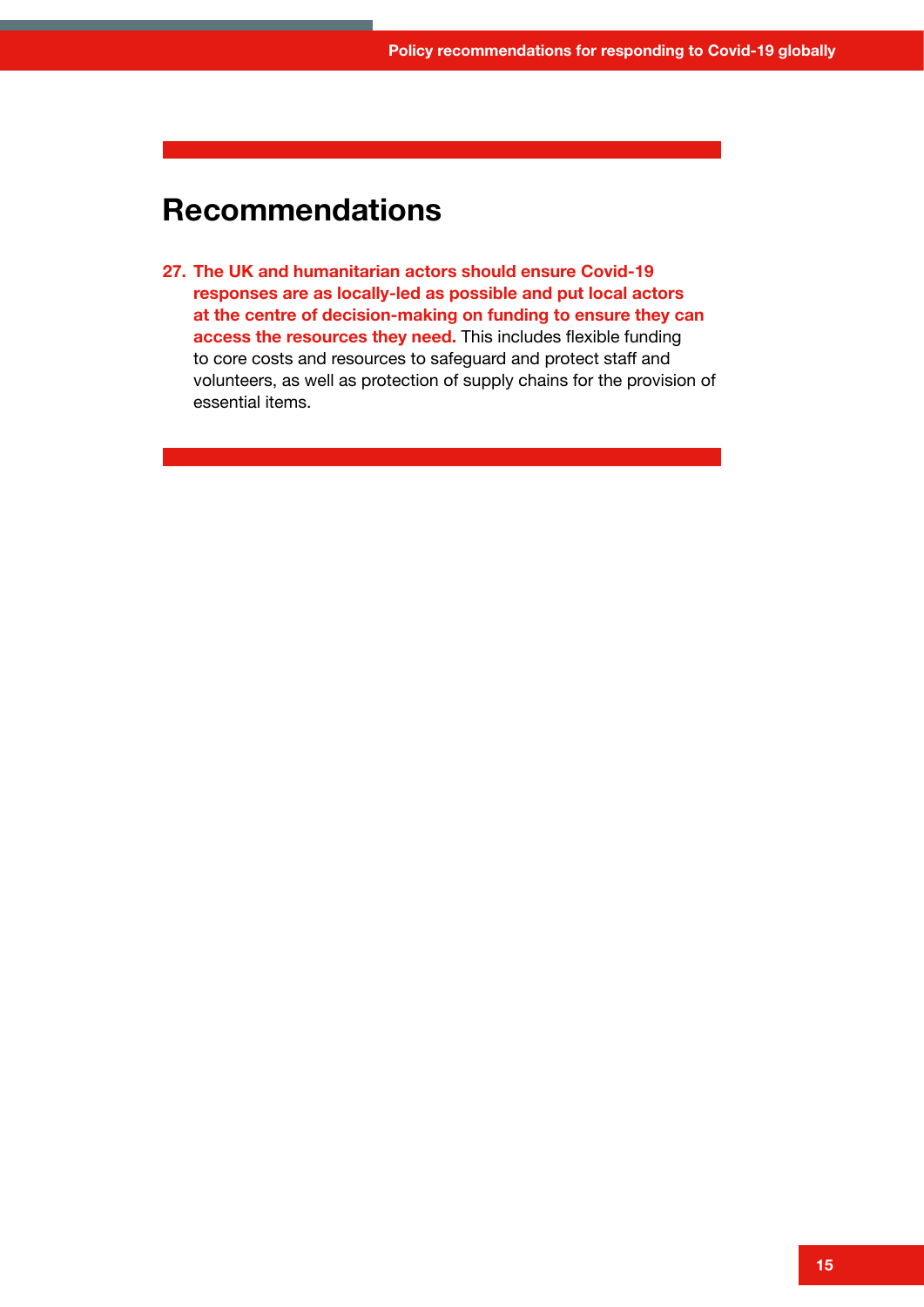## **Cash and Voucher Assistance**

Cash and Voucher Assistance (CVA) has the potential to transform the way aid is delivered. As it is usually more cost-efficient to deliver than aid-in-kind, more people can be reached for each pound spent. It allows local markets to recover more quickly after a crisis, therefore playing a vital role in preserving the dignity of affected people.

Multi-purpose cash can be the most effective response of government-led shock responsive safety nets in the face of Covid-19 as a major complementary component to health and sanitation interventions. It can help restore the economic resilience and livelihoods of the most vulnerable and marginalised communities; facilitate ongoing and early access to key

basic services, including healthcare, water and education; reduce the use of damaging and irreversible coping mechanisms; and kickstart markets' functionality, while also reducing risks of virus transmission by using digital payments.

The UK Government has played a crucial leadership role as co-chair of the Grand Bargain Working Group on Cash, influencing joint donor commitment to the scale up humanitarian cash assistance as a proven intervention. We believe the UK's leadership on this agenda can and must go further, though the FCDO's own programming and through continuing to champion this agenda at a global level.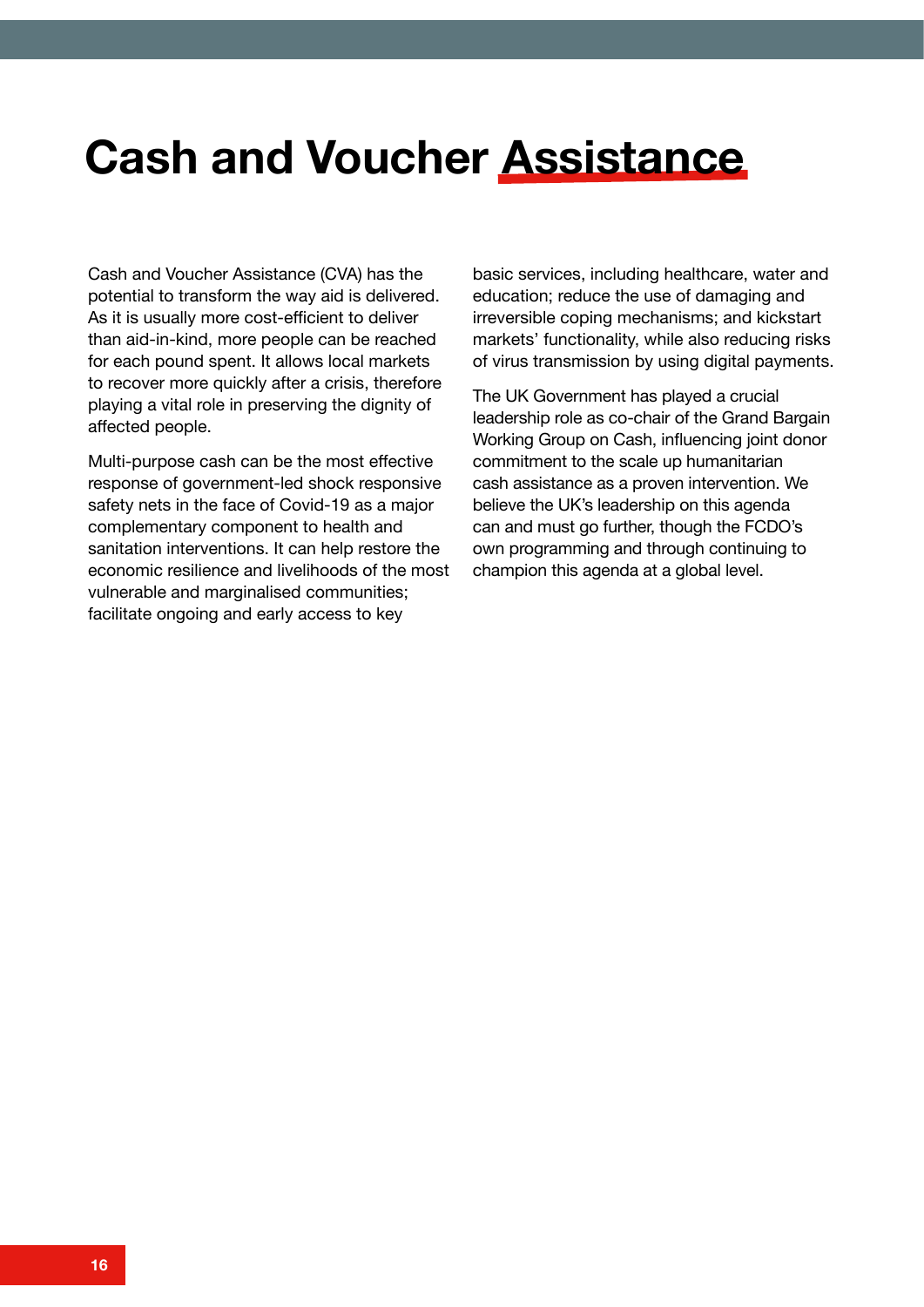- **28. The UK and humanitarian actors should scale up cash and voucher assistance** alongside sanitation interventions, as a delivery mechanism to help restore the economic resilience and livelihoods of the most vulnerable and marginalised communities.
- **29. The UK and humanitarian actors should prioritise womenheaded households when implementing cash transfers** and develop targeted economic strategies to empower women economically as active agents of recovery and change, to mitigate the outbreak's long-term impacts and support them to build resilience for future shocks.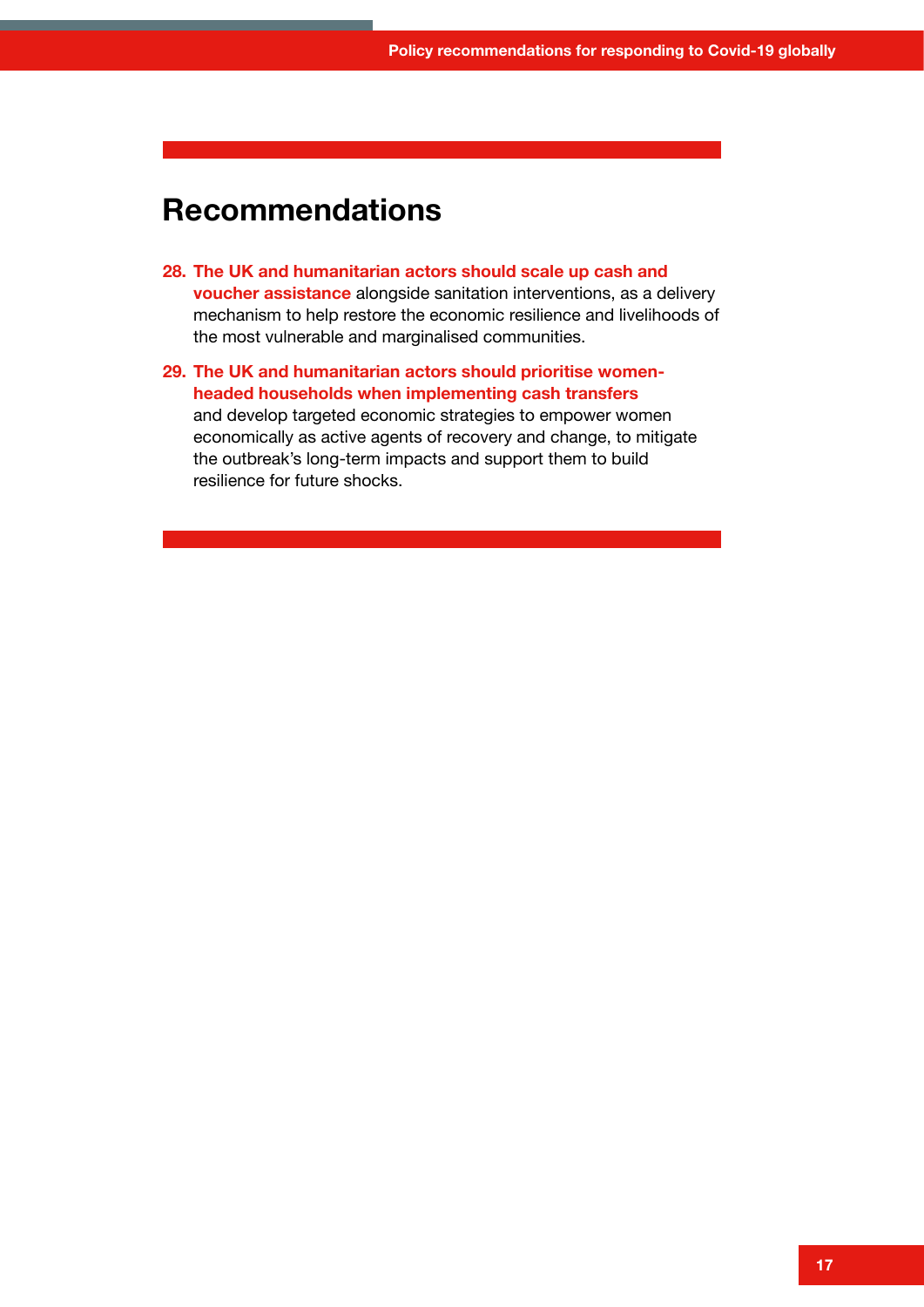## **Community engagement and accountability**

To ensure a truly local response, affected populations need to be at the centre of the response, contributing to decisions, activities and monitoring effectiveness. Community Engagement and Accountability (CEA) leads to more effective responses and to enable this approach there needs to be increased funding available. Supporting CEA commits donors and the sector to provide timely, relevant, and actionable life-saving and lifeenhancing information to communities. By using the most appropriate communication approaches to listen to communities' needs, feedback and complaints, we can ensure they can actively participate and guide services. CEA also enables people in crisis to become

more skilled and empowered to lead and shape positive, sustainable change in their own lives, to influence decisions that affect them, and to hold all relevant stakeholders to account.

Engaging communities and local volunteers in all stages of the response to the Covid-19 outbreak from the outset has been and continues to be key to build trust and ensure public health measures are adhered to and healthcare sought. Diverse populations within communities need to be engaged in designing and disseminating life-saving information and best practices on how to limit infection. This is to ensure that marginalised groups have access to the information they need, as well as to tackle the spread of misinformation and rumours.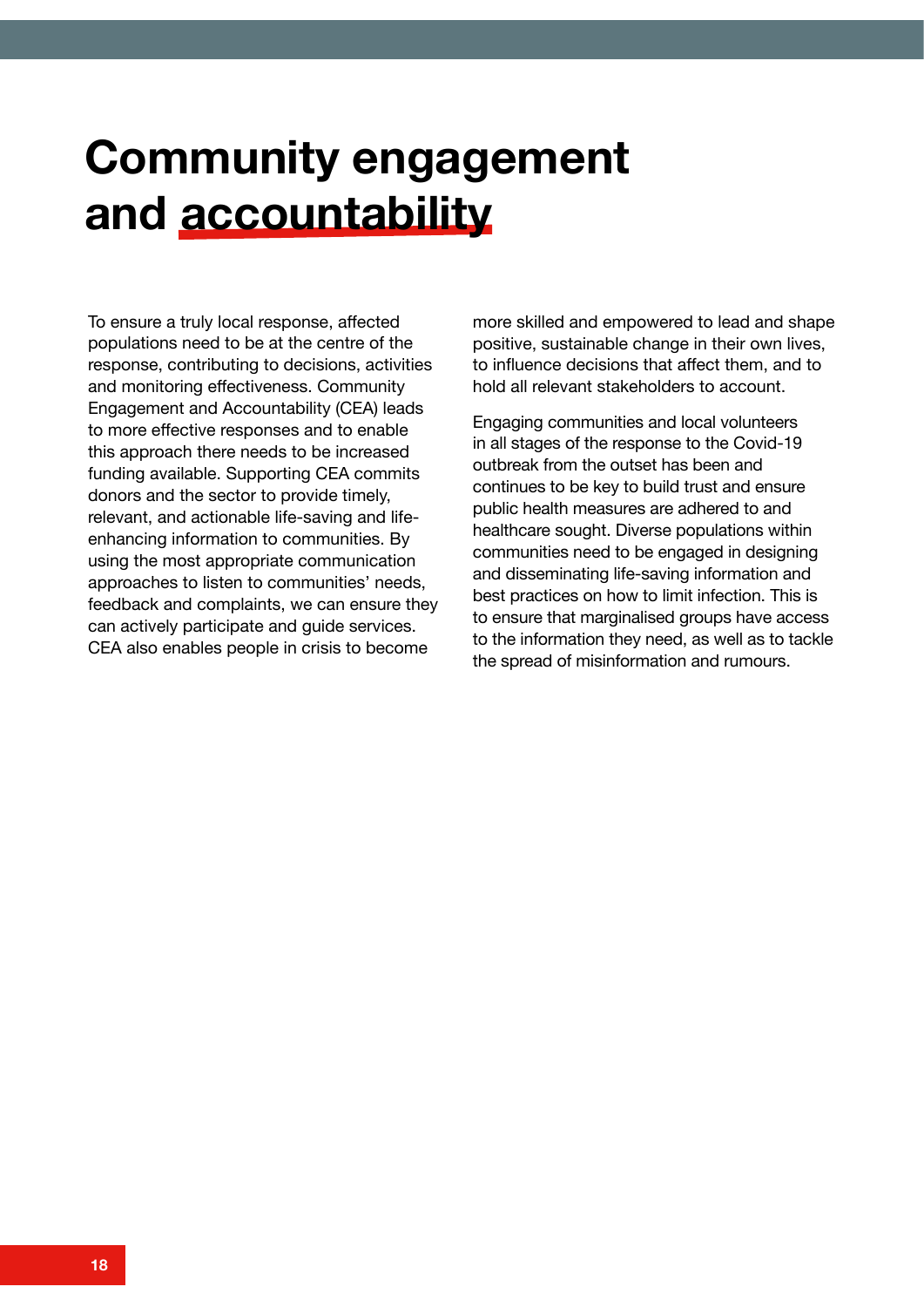- **30. The UK and humanitarian actors should engage communities experiencing crisis** to ensure effective Covid-19 response, including building trust in interventions, disseminating life-saving information and best practices on how to limit infections and better understand individuals' own strategies in different communities – so that these can be incorporated as a key pillar of responses.
- **31. The UK and humanitarian actors should tackle miscommunication by investing in risk communication informed by community engagement and in health promotion materials in multiple languages.** Risk communication and community engagement needs to be accessible and adapted to reach marginalised populations.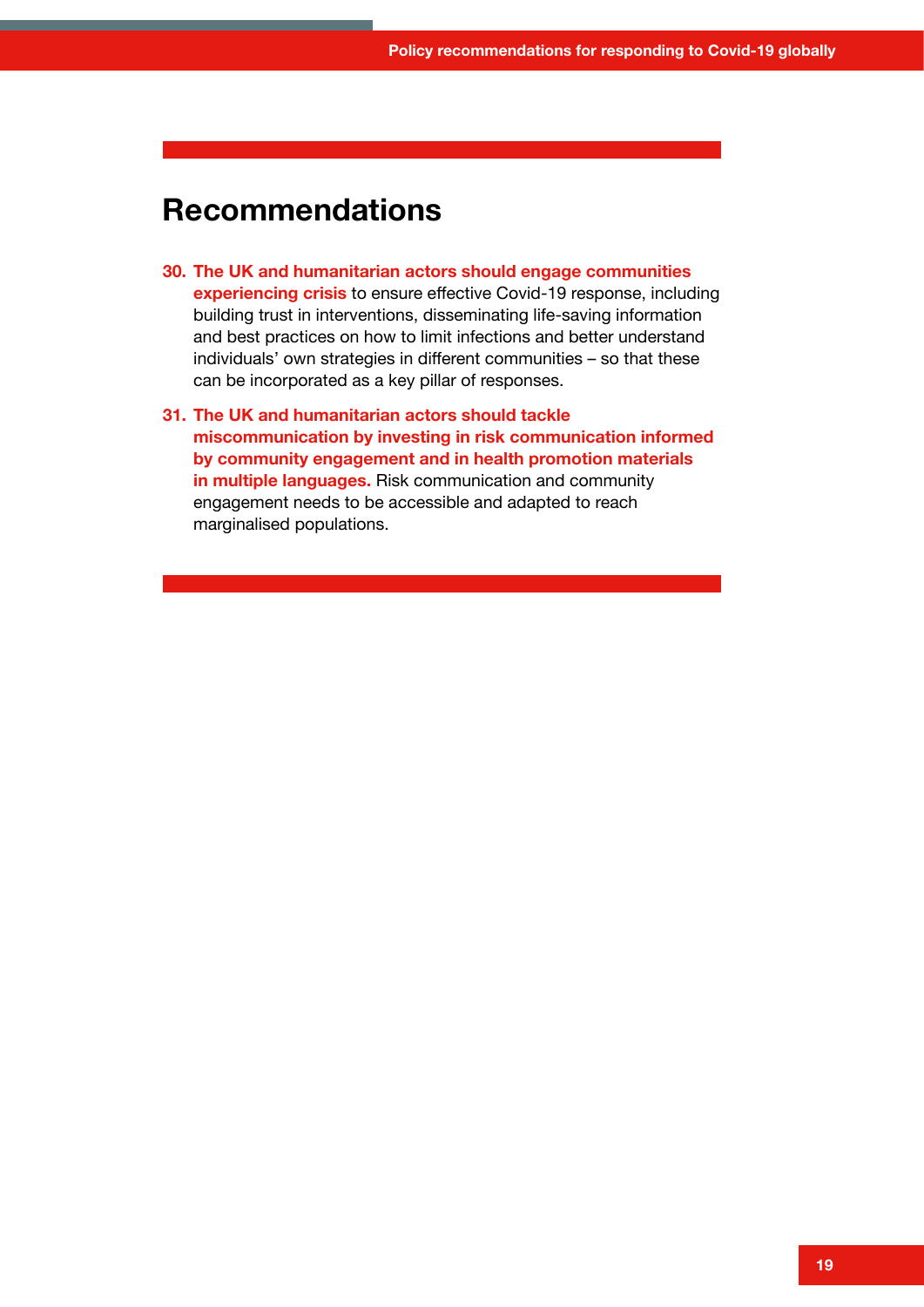## **Sexual and gender-based violence**

Sexual and Gender-Based Violence (SGBV) continues to be used systematically and extensively in active conflicts around the world. Many women, girls, boys, and men also face the double burden of increased exposure to SGBV at the hands of family, neighbours, and traffickers.

A Covid-19 outbreak in communities already affected by ongoing conflict or protracted crisis creates a double burden, with gender-inequality exposing women and girls to a triple burden. Restrictions and public health measures such as social distancing and school closures, have already led to the increased incidence and severity of domestic violence. These measures have also rendered many survivors invisible, impacting their ability to seek support and protection.

The UK Government is a leading global voice in addressing violence against women and girls and continued UK leadership on the international stage in tackling this issue is vital. In establishing the Prevention of Sexual Violence in Conflict Initiative (PSVI) in 2012 and as a leader in the global Call to Action to End Gender-Based Violence (GBV) in Emergencies, the UK has galvanised international attention and secured resources to support an area of International Humanitarian Law often overlooked.

The merger of the FCO and DfID into the FCDO and the Integrated Review of Security, Defence, Development and Foreign Policy offer a timely opportunity for the UK to strengthen collaboration between the relevant departments working on SGBV. Effective resourcing and reinvigorated leadership with strong oversight of a cross-departmental action plan will be critical to realise the transformative potential of these initiatives.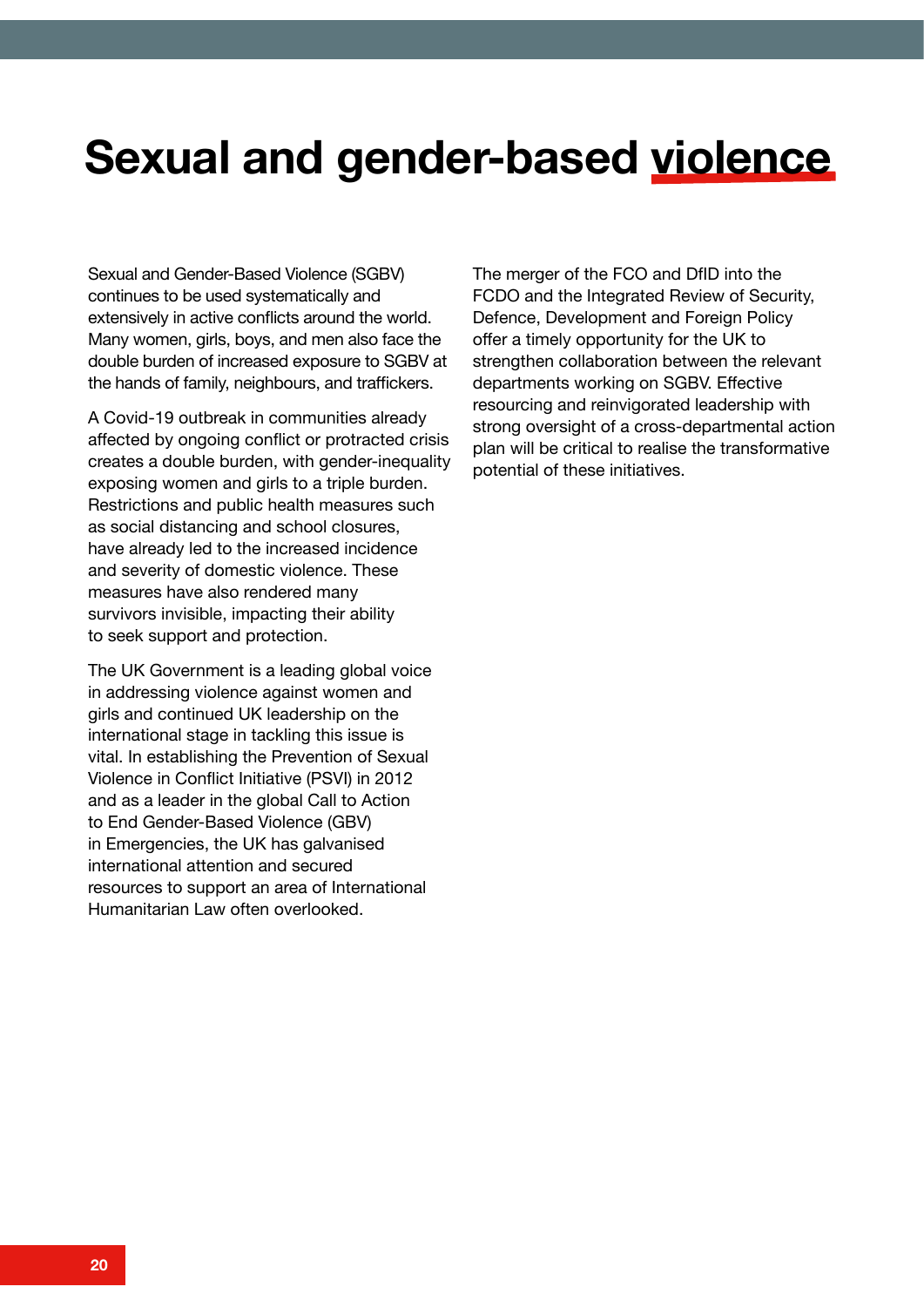- **32. The UK should reaffirm its commitment to prevent violence against women and girls and sexual violence in conflict** by funding the development of innovative responses addressing the secondary impact of Covid-19 and placing women and girls at the centre of the economic response to ensure advances in gender equality are maintained.
- **33. The UK and humanitarian actors should ensure that genderbased violence is addressed and resourced within Covid-19 response and recovery plans**, including through scaled-up prevention activities and lifesaving gender-based violence service provision.
- **34. The UK and humanitarian actors should ensure continuity of existing prevention activities and response services** for victims/ survivors of abuse and exclusion where possible and integration within cross-sectoral responses.
- **35. The UK and humanitarian actors should engage with and support women-led organisations**, which provide invaluable support in accessing marginalised women and girls and provide survivor support to victims of domestic violence, to address both the primary and secondary impacts of Covid-19.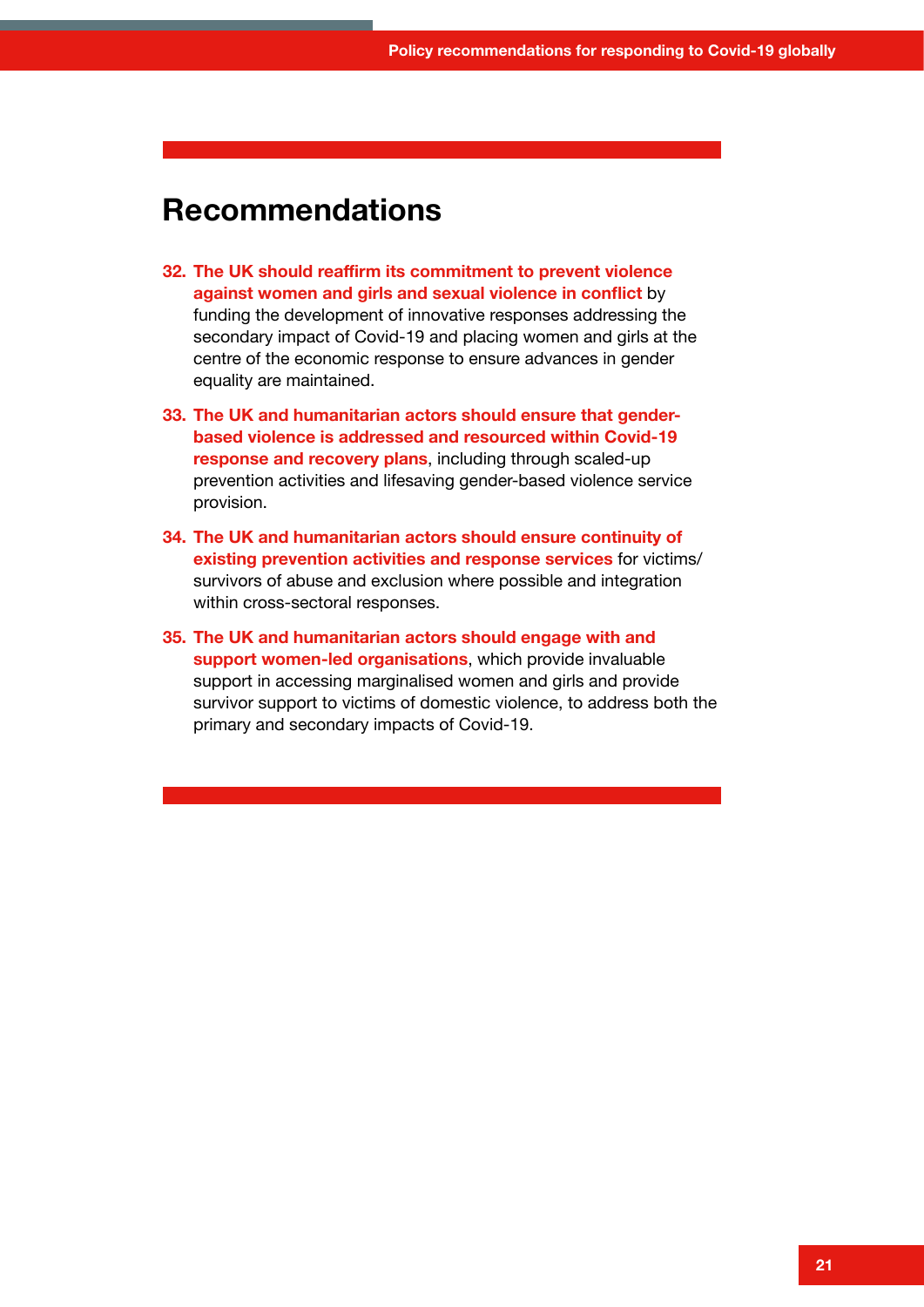## **Trafficking**

There are strong connections between migration, forced displacement and vulnerability to exploitation, including trafficking, modern slavery and forced labour. Poverty, unemployment, dislocation from community and family support structures, insecure legal status and lack of access to social protection can expose people to trafficking in and within their country of origin, as well as along the migration journey.

The socio-economic disruptions caused by the Covid-19 pandemic are likely to lead to an increase in exploitation and human trafficking, particularly for groups of people who are already marginalised. Lockdowns, loss of livelihoods and the consequent struggle of families and communities to provide for their basic needs, disruption of social safety nets and limited options to seek protection safely and regularly, are likely to create the conditions for the emergence of new trafficking trends while heightening vulnerabilities of people already in conditions of exploitation.

The UK Government has shown significant leadership in addressing human trafficking and modern slavery globally. We believe the Government is well-positioned to continue providing such leadership during the pandemic, to protect the most vulnerable from the increased risks of and vulnerabilities to trafficking brought about by the Covid-19 crisis.

<sup>7</sup> These recommendations were developed for a policy brief British Red Cross submitted to the UK government as part of the International Anti-Human Trafficking Network. While British Red Cross led on the initiative, the messaging was developed with contributions of the wider sector.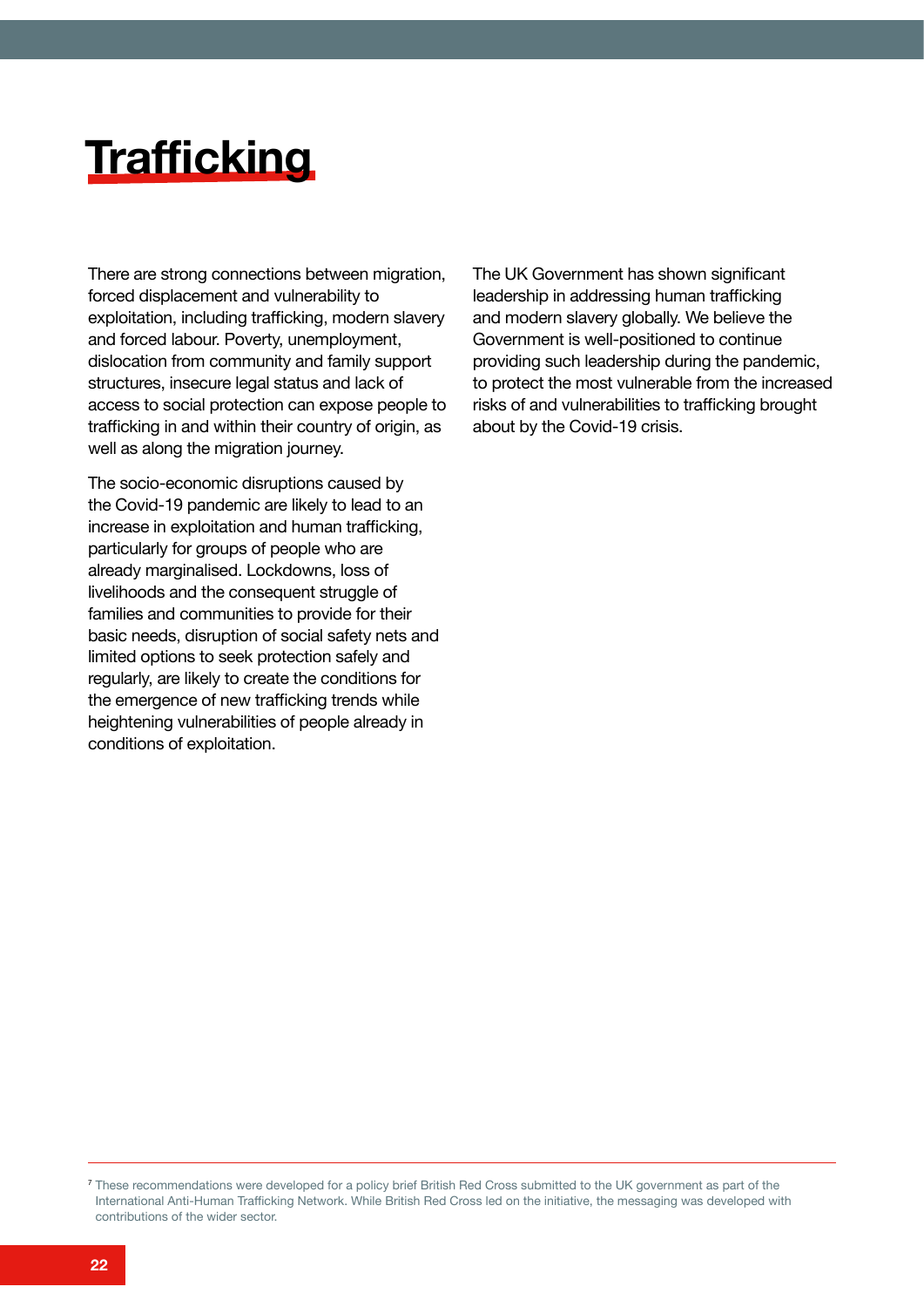- **36. The UK should continue to lead international efforts to tackle modern slavery and human trafficking** and take steps to convene international cooperation to reduce the increased risks and impact of trafficking as a result of Covid-19.
- **37. The UK should give priority to flexible long-term funding for international anti-trafficking work** and ensure that funds already allocated are not diverted to other sectors during and after the pandemic
- **38. The UK should support and fund measures which promote the social inclusion of survivors of trafficking** to assist them in their long-term recovery post Covid-19 and protect them from retrafficking or other forms of abuse.
- **39. The UK should take renewed action to address the root causes of trafficking in persons** including income inequality, sex and gender-based discrimination and violence, gender inequality, and lack of legal and safe migration routes from countries of origin to destination countries.
- **40. The UK should work with other States to develop measures to facilitate access to life-saving services for trafficked persons**, including shelter, social welfare and health care, and Covid-19 specific risk communication, sanitation services and hygiene items. Such measures should consider:
- **a.** The ability for trafficked persons to be identified as such and to submit asylum claims or access other entitlements with minimum delays, to ensure access to entitlements under national and international law.
- **b.** The ability for trafficked persons to access health care, employment and welfare services while their claims are being processed.
- **c.** Keeping immigration enforcement separate from the delivery of these essential services to ensure all migrants can access care, regardless of their immigration status. Many trafficked persons remain in situations of exploitation and fear the consequences of seeking care, such as detention, deportation or retaliation by the trafficker.
- **41. The UK should work with other States to strengthen national frameworks on labour rights and regulations in all economic sectors to prevent trafficking and to help identify and protect survivors.**